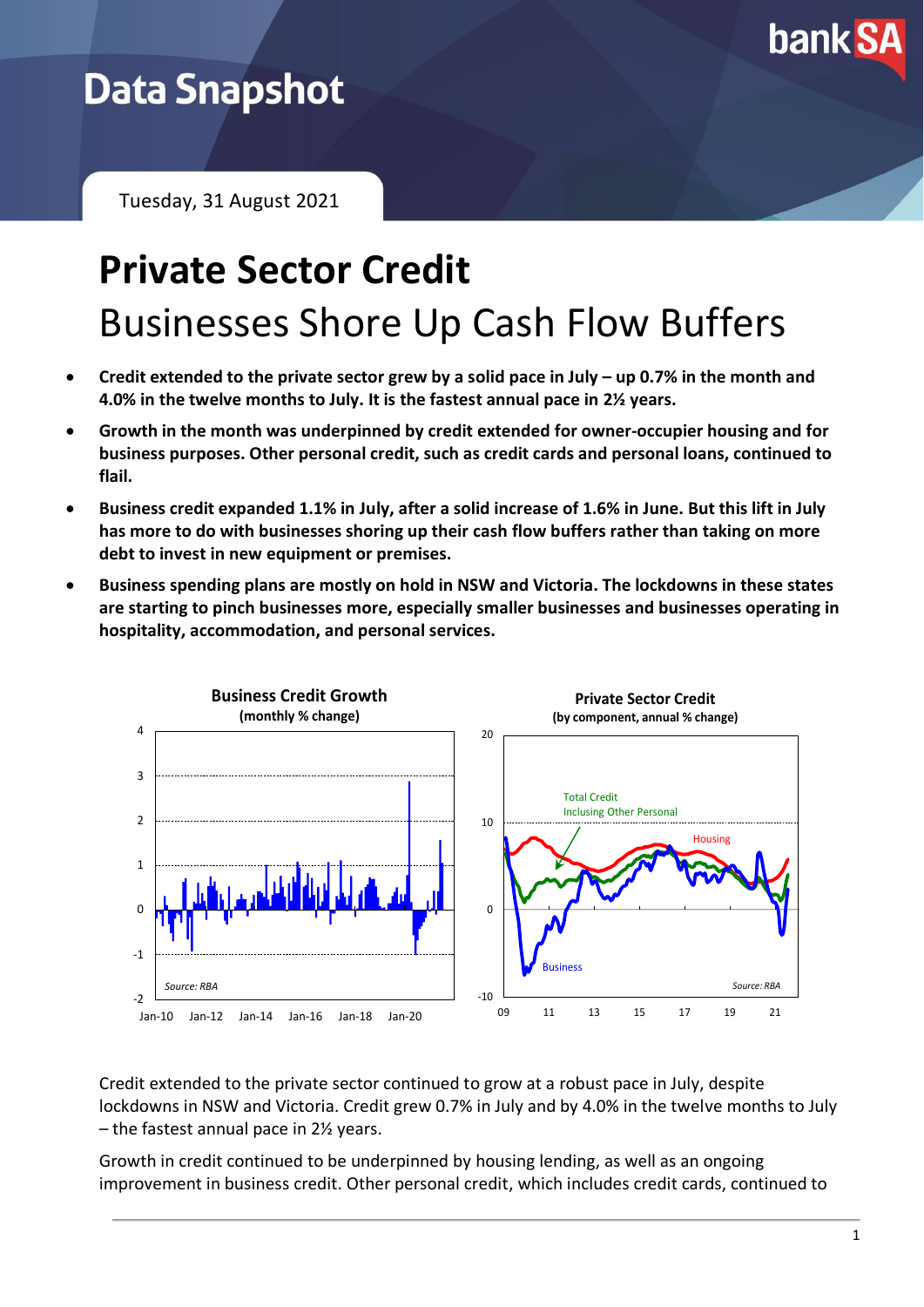flail.

Housing credit rose 0.6% in July, remaining in the monthly growth range of 0.5% to 0.7% it has been in for the past five months. On a year ago, credit extended to the private sector for housing lifted 5.8% - the fastest rate since May 2018.

Credit to owner occupiers continues to lead the charge. Credit for owner-occupier housing increased 0.9% in July versus growth of 0.3% for investors. In annual terms, owner-occupier housing credit rose 7.7% compared with 2.3% for investors.

Business credit expanded 1.1% in July, after a solid increase of 1.6% in June. The uptick in lending amid lockdowns and a sharp drop in business confidence might come as a surprise to some. But anecdotes suggest the lift in July has more to do with businesses shoring up their cash flow buffers than taking credit to expand their business or premises.

Business spending plans are mostly on hold in NSW and Victoria. The lockdowns in these states are starting to pinch businesses more, especially smaller businesses and businesses operating in hospitality, accommodation, and personal services. Over coming months, business credit could be disrupted by businesses reluctant to take on debt in this environment where uncertainty is still elevated. Doubts and uncertainty around reopening dates are also weighing on businesses.

Businesses outside of NSW and Victoria are likely to experience some caution because Delta spilling over into their jurisdiction can't be ruled out.

The increase in July of 1.1% in business credit took annual growth to 2.4%. This annual pace is the firmest in nearly a year but is still pretty soggy compared to the long-run average of 3.4%.

Other personal credit, including personal loans and credit cards, fell 1.0% in July. Annual growth was also negative, with a fall of 5.9% over the year to July. While growth in the sector remains in the red, other personal credit is declining at slower rate than the double-digit negative growth over much of the past year.

## **Outlook**

The current extended lockdowns in NSW and Victoria will have a significant impact on the economy. This will negatively affect demand for credit. Notably, some businesses will be less willing to seek additional credit as restrictions limit their ability to trade and generate revenue, and significant uncertainty clouds the near-term outlook.

As the vaccine rollout progresses and restrictions ease, the economy will recover. However, if we reopen with high case numbers, the V-shaped recovery in economic activity that usually emerges after lockdown might be more akin to a U shape. This is because consumers might be more cautious to resume "normal" activities amid high cases.

Once the recovery takes a firmer hold and business confidence improves, we can expect a stronger pickup to flow through to private sector credit.

Meanwhile, housing credit is likely to show ongoing resilience, supporting credit growth.

**Besa Deda, Chief Economist** Ph: (02) 8254 3251